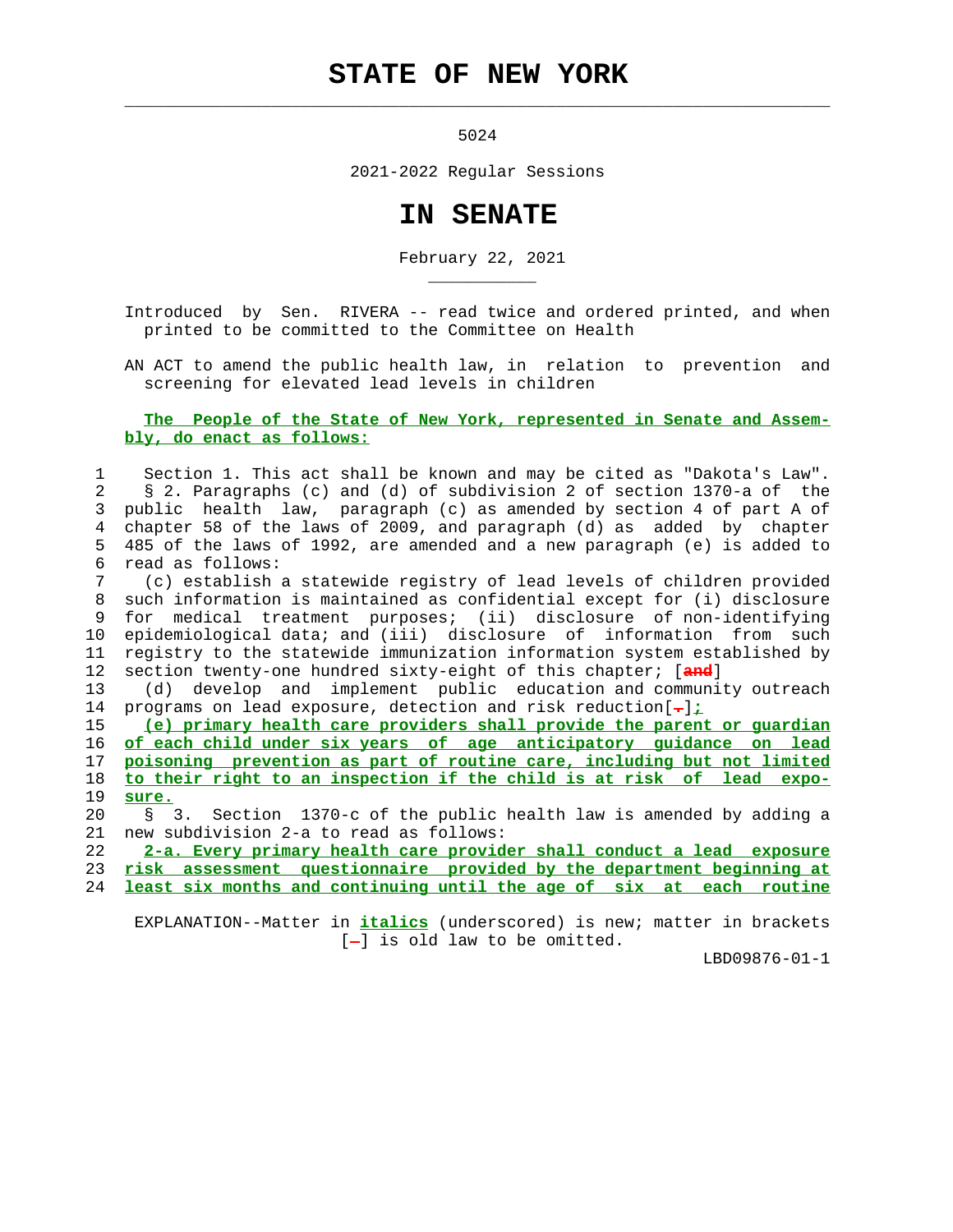S. 5024 2

 1 **well-child visit, or at least annually if a child has not had routine** 2 **well-child visits.** 3 § 4. Section 1370-d of the public health law, as added by chapter 485 4 of the laws of 1992, is amended to read as follows: 5 § 1370-d. Lead screening of child care [**or**]**,** pre-school**, pre-kinder-** 6 **garten or kindergarten** enrollees. 1. Except as provided pursuant to 7 regulations of the department, each child care provider, public and 8 private nursery school [**and**]**,** pre-school**, and pre-kindergarten or** kindergarten licensed, certified or approved by any state or local agen- 10 cy shall, prior to or within three months after initial enrollment of a 11 child under six years of age, obtain from a parent or guardian of the 12 child evidence that said child has been screened for lead. 13 2. Whenever there exists no evidence of lead screening as provided for 14 in subdivision one of this section or other acceptable evidence of the 15 child's screening for lead, the child care provider, principal, teacher, 16 owner or person in charge of the nursery school [**or**]**,** pre-school**, or** 17 **pre-kindergarten or kindergarten** shall provide the parent or guardian of 18 the child with information on lead poisoning in children and lead 19 poisoning prevention and refer the parent or guardian to a primary care 20 provider or the local health authority. 21 3. (a) If any parent or guardian to such child is unable to obtain 22 lead testing, such person may present such child to the health officer 23 of the county in which the child resides, who shall then perform or 24 arrange for the required screening. 25 (b) The local public health district shall develop and implement a fee 26 schedule for households with incomes in excess of two hundred percent of 27 the federal poverty level for lead screening pursuant to section six 28 hundred six of this chapter, which shall vary depending on patient 29 household income. 30 § 5. Paragraph (d) of subdivision 8 of section 2168 of the public 31 health law, as amended by chapter 154 of the laws of 2013, subparagraph 32 (i) as amended by section 7 of part MM of chapter 57 of the laws of 33 2018, is amended to read as follows: 34 (d) The following authorized users shall have access to the statewide 35 immunization information system and the blood lead information in such 36 system and the citywide immunization registry for the purposes stated in 37 this paragraph: (i) schools for the purpose of verifying immunization 38 status for eligibility for admission, for the purpose of confirming a 39 student has been screened for lead when enrolling in child care, pre- 40 school**, pre-kindergarten** or kindergarten, and for the provision of 41 appropriate educational materials developed by the department pursuant 42 to section thirteen hundred seventy-a of this chapter on the dangers of 43 lead exposure, and the health risks associated with elevated blood lead 44 levels to the parents or legal guardians of the student with an elevated 45 blood lead level, as such term is defined in subdivision six of section 46 thirteen hundred seventy of this chapter, as well as information on 47 programs that may be available to the student and the parents or legal 48 guardians of the student; (ii) colleges for verifying immunization 49 status for eligibility for admission; (iii) professional and technical 50 schools for verifying immunization status for eligibility for admission; 51 (iv) children's overnight camps and summer day camps for verifying 52 immunization status of children attending camp; (v) third party payer 53 for performing quality assurance, accountability and outreach, relating 54 to enrollees covered by the third party payer; (vi) commissioners of 55 local social services districts with regard to a child in his/her legal 56 custody; (vii) the commissioner of the office of children and family